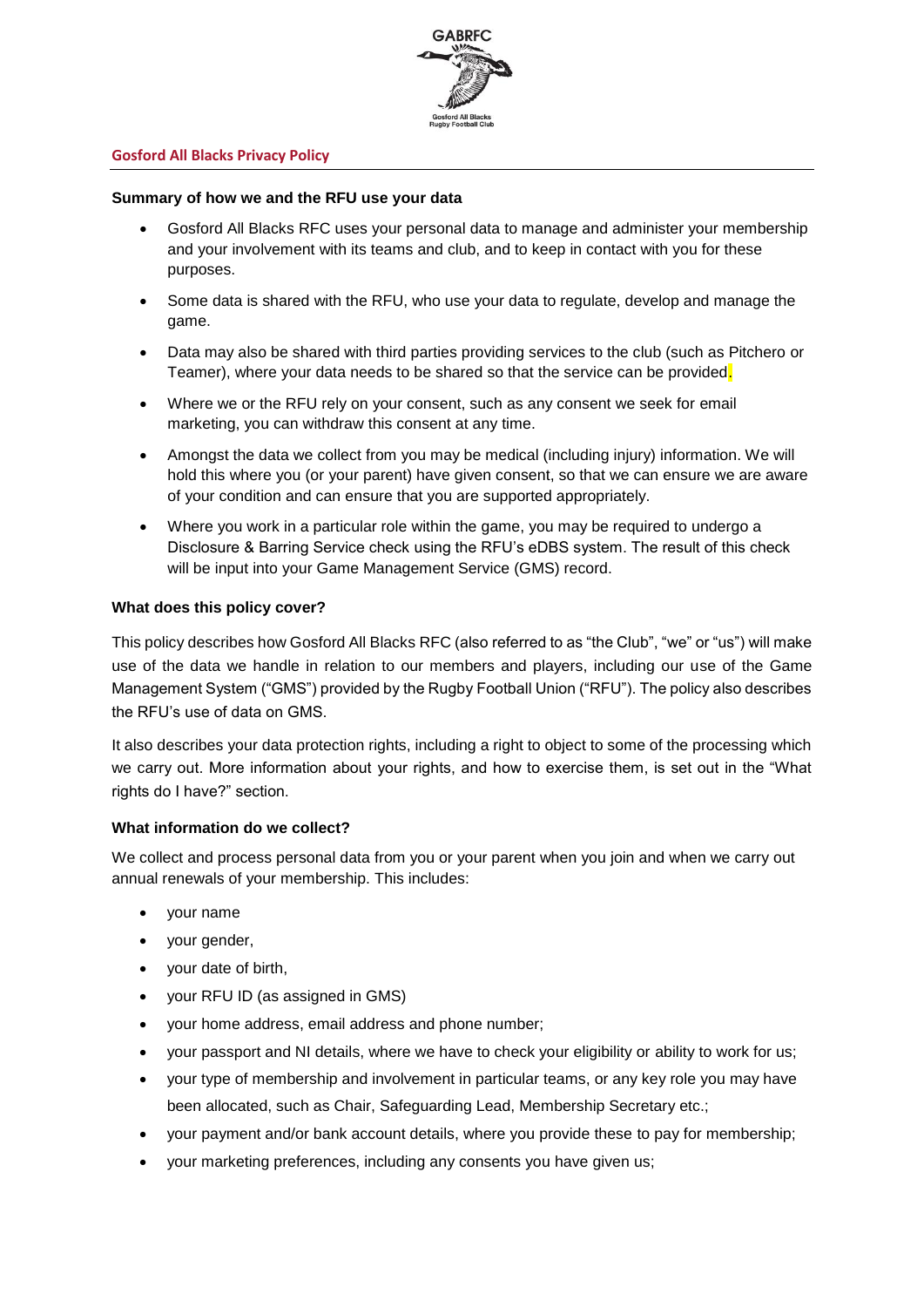• your medical conditions or disability, where you provide this to us with your consent (or your parent's consent) to ensure we are aware of any support we may need to provide to you**.**

Some information will be generated as part of your involvement with us, in particular data about your performance, involvement in particular matches in match reports and details of any disciplinary issues or incidents you may be involved in on and off the pitch, such as within health and safety records.

# **What information do we receive from third parties?**

Sometimes, we receive information about you from third parties. For example, if you are a child, we may be given information about you by your parents.

We may receive information relating to your existing registrations with other clubs or rugby bodies or disciplinary history from the RFU through GMS. Additionally, for certain role holders or those working with children, we may receive information from the Disclosure and Barring Service and RFU on the status of any DBS check you have been required to take.

We may also receive information from Pitchero or Teamer

# **How do we use this information, and what is the legal basis for this use?**

We process this personal data for the following purposes:

- To fulfil a contract, or take steps linked to a contract: this is relevant where you make a payment for your membership and any merchandise, or enter a competition. This includes:
	- o taking payments;
	- o communicating with you;
	- $\circ$  providing and arranging the delivery or other provision of products, prizes or services;
- As required by the Club to conduct our business and pursue our legitimate interests, in particular:
	- $\circ$  we will use your information to manage and administer your membership and your involvement with its teams and club, and to keep in contact with you for these purposes;
	- $\circ$  some limited information may be shared with other stakeholders in rugby, such as other clubs, Constituent Bodies, referee societies, league organisers, so that they can maintain appropriate records and assist us in organising matches and administering the game;
	- $\circ$  we will also use data to maintain records of our performances and history, including match reports, score lines and team sheets;
	- $\circ$  we may choose to send you promotional materials and offers by post or by phone, or by email where we want to send you offers relating to similar products and services that you have already bought;
	- $\circ$  we use data of some individuals to invite them to take part in market research;
- Where you give us consent:
	- o we will send you direct marketing or promotional material by email;
	- $\circ$  we may handle medical or disability information you or your parent provides to us, to ensure we support you appropriately;
	- o on other occasions where we ask you for consent, we will use the data for the purpose which we explain at that time.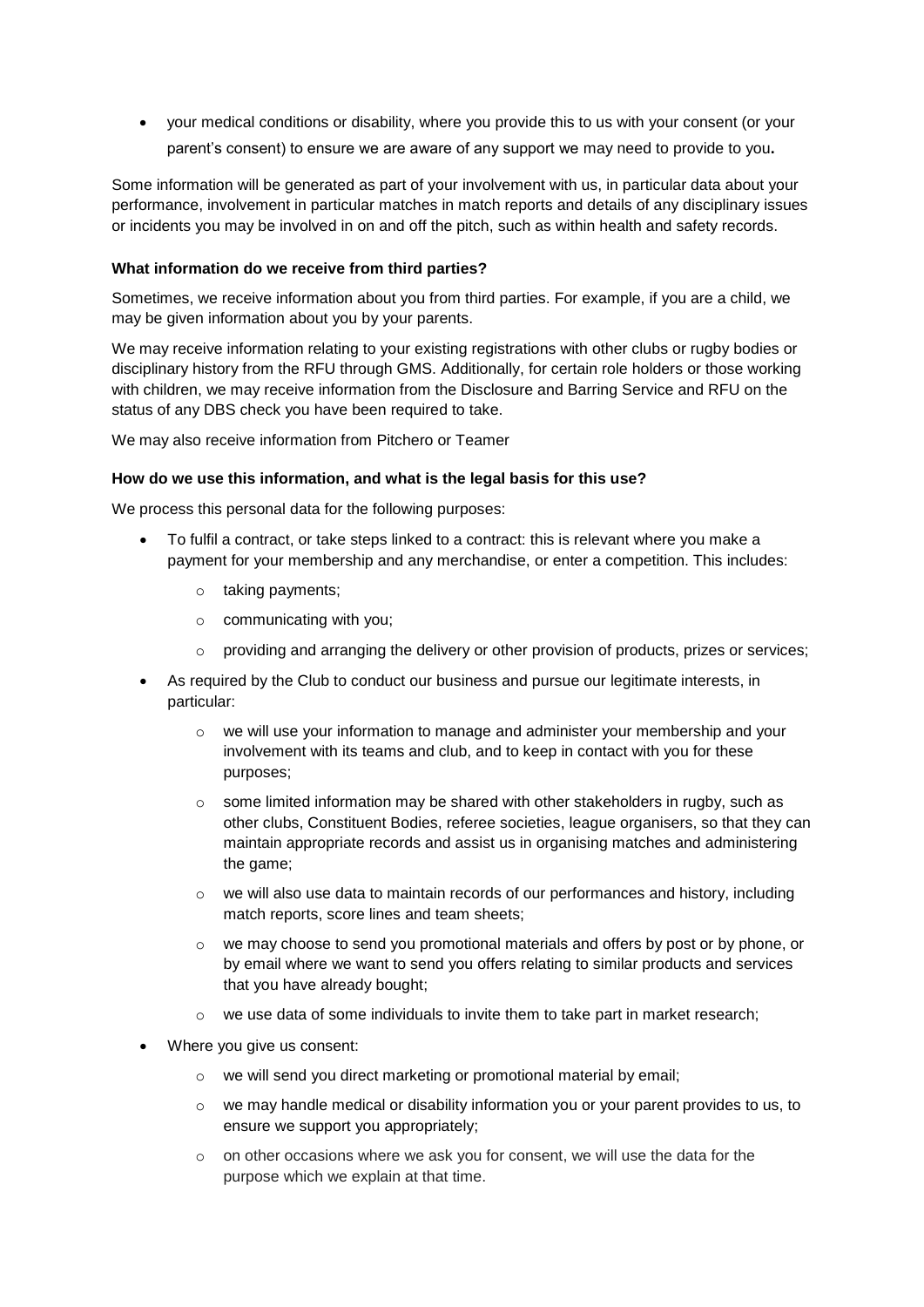- For purposes which are required by law:
	- $\circ$  we maintain records such as health and safety records and accounting records in order to meet specific legal requirements;
	- o we ensure, where you will work with children, that you have undergone an appropriate DBS check – this is also carried out with your consent.
	- o we may respond to requests by government or law enforcement authorities conducting an investigation.

#### **How does the RFU use any of my information?**

The RFU provides GMS, but makes its own use of the following information:

- your name;
- your gender;
- your date of birth;
- your RFU ID (as assigned in GMS);
- your home address, email address and phone number; and
- your type of membership and involvement in particular teams at the Club, or any key role you may have been allocated, such as Chair, Safeguarding Lead, Membership Secretary etc.

The RFU uses this information as follows:

- As required by the RFU to conduct its business and pursue its legitimate interests, in particular:
	- $\circ$  communicating with you or about you where necessary to administer Rugby in England, including responding to any questions you send to the RFU about GMS;
	- o administering and ensuring the eligibility of players, match officials and others involved in English rugby – this may involve the receipt of limited amounts of sensitive data in relation to disabled players, where they are registered for a disabled league or team, or in relation to anti-doping matters;
	- $\circ$  maintaining records of the game as played in England, in particular maintaining details of discipline and misconduct;
	- o monitoring use of GMS, and using this to help it monitor, improve and protect its content and services and investigate any complaints received from you or from others about GMS;
	- $\circ$  maintaining statistics and conducting analysis on the make-up of rugby's participants;
	- o ensuring compliance with the current RFU Rules and Regulations including those on the affiliation of clubs, referee societies, constituent bodies and other rugby bodies, and registration of players; and
	- o communicating with you to ask for your opinion on RFU initiatives.
- For purposes which are required by law:
	- The RFU will ensure, where you will work with children and where this is required, that you have undergone an appropriate DBS check – this is also carried out with your consent.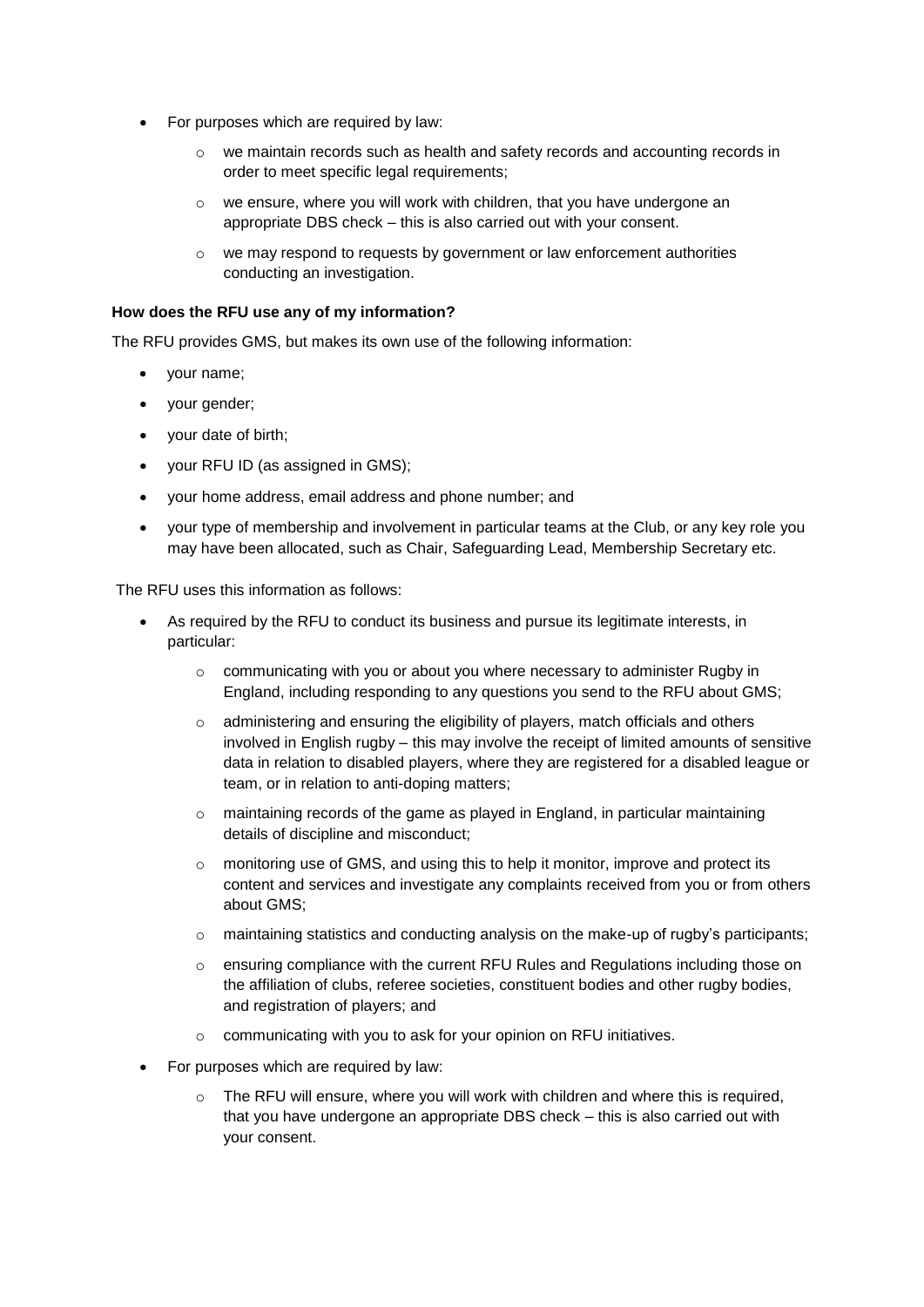$\circ$  The RFU may respond to requests by government or law enforcement authorities conducting an investigation.

## **Withdrawing consent or otherwise objecting to direct marketing**

Wherever we rely on your consent, you will always be able to withdraw that consent, although we may have other legal grounds for processing your data for other purposes, such as those set out above. In some cases, we are able to send you direct marketing without your consent, where we rely on our legitimate interests. You have an absolute right to opt-out of direct marketing, or profiling we carry out for direct marketing, at any time. You can do this by following the instructions in the communication where this is an electronic message, or by contacting the club secretary.

## **Who will we share this data with, where and when?**

In addition to sharing data with the RFU, we may share your data with: Pitchero or Teamer for team management purposes.

Some limited information may be shared with other stakeholders in rugby, such as other clubs, Constituent Bodies, referee societies, league organisers, so that they can maintain appropriate records and assist us in organising matches and administering the game.

Personal data may be shared with government authorities and/or law enforcement officials if required for the purposes above, if mandated by law or if required for the legal protection of our or the RFU's legitimate interests in compliance with applicable laws.

Personal data will also be shared with third party service providers, who will process it on our behalf for the purposes identified above. Such third parties include the RFU as the provider of GMS.

Where information is transferred outside the EEA, and where this is to a stakeholder or vendor in a country that is not subject to an adequacy decision by the EU Commission, data is adequately protected by EU Commission approved standard contractual clauses, an appropriate Privacy Shield certification or a vendor's Processor Binding Corporate Rules. A copy of the relevant mechanism can be provided for your review on request.

# **What rights do I have?**

You have the right to **ask us for a copy** of your personal data; to **correct**, **delete** or **restrict** (stop any active) processing of your personal data; and to **obtain the personal data you provide to us for a contract or with your consent in a structured, machine readable format**.

In addition, you can **object to the processing** of your personal data in some circumstances (in particular, where we don't have to process the data to meet a contractual or other legal requirement, or where we are using the data for direct marketing).

These **rights may be limited**, for example if fulfilling your request would reveal personal data about another person, or if you ask us to delete information which we are required by law to keep or have compelling legitimate interests in keeping.

You have the same rights for data held by the RFU for its own purposes on GMS.

To exercise any of these rights, you can get in touch with us– or, as appropriate, the RFU or its data protection officer – using the details set out below. If you have unresolved concerns, you have the **right to complain** to the Information Commissioner's Office.

Much of the information listed above must be provided on a mandatory basis so that we can make the appropriate legal checks and register you as required by RFU Rules and Regulations. We will inform you which information is mandatory when it is collected. Some information is optional, particularly